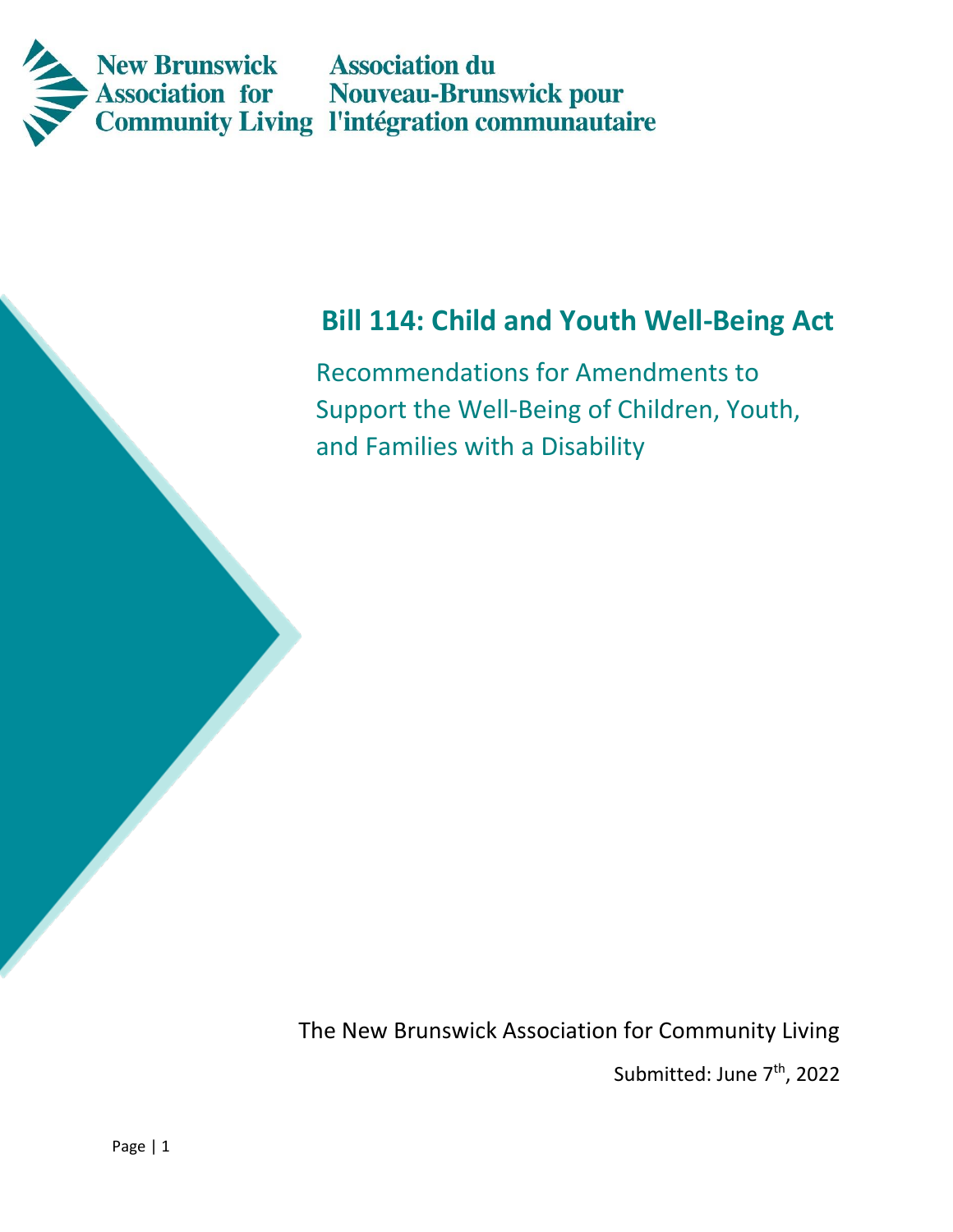#### **Introduction**

The New Brunswick Association for Community Living (NBACL) is a provincial charitable organization that leads in the creation of opportunities for people with an intellectual or developmental disability to live full and valued lives in all aspects of society. NBACL delivers essential supports and services to children, youth, and adults with an intellectual or developmental disability and works to build capacity in many sectors to create an inclusive society.

As part of its Family Support Program, NBACL has provided support to parents with an intellectual disability and parents of children with an intellectual disability who are involved in the New Brunswick Child Welfare System.

#### **Executive Summary**

The field of child welfare has become increasingly aware of the over-representation of families of children and youth with disabilities and parents with disabilities in child protection cases.

NBACL was pleased to see that Bill 114 allows for the provision of social services to families of children or youth with disabilities and the provision of respite care to the parents of children with disabilities, as these services are critical to support families of children with disabilities. These provisions should help to provide support to families of children with disabilities and help to prevent or reduce their continued involvement with the child welfare system.

**However, Bill 114 does not address the issue of providing supports to parents with disabilities**, to help reduce their over-representation in child protection cases. We recommend the following changes to Bill 114 before it is passed as law:

- 1. **Adopt the recommendations of the Child and Youth Advocate to Bill 114**, particularly those recommendations which require respite relief for families of children with complex needs and the recommendation which gives Social Development the authority to require other departments to plan and co-ordinate services for children in care and requiring case planning within 30 days, as is done in other provinces.
- **2. Add a section to Part 4 of the Bill (Strategic Interventions and Support Services) to authorize the Minister to provide supports and services to parents with a disability who require assistance with their parental and caregiving responsibilities.**
- **3. Create a right to external advocacy support for families with a parent or child/youth with a disability who become involved in the protective system.**
- **4. Modify the language of Bill 114 (section 142) to recognize that some adults will require or use accommodations and supports to meet the test of capacity for making decisions.**
- **5. Modify section 153 of the Bill (authority to make regulations) to add the creation of guidelines and standards for conducting parental capacity assessments and commit to developing regulations that involve experts and community organizations in the development of standards for parenting capability and the assessment process for parents.**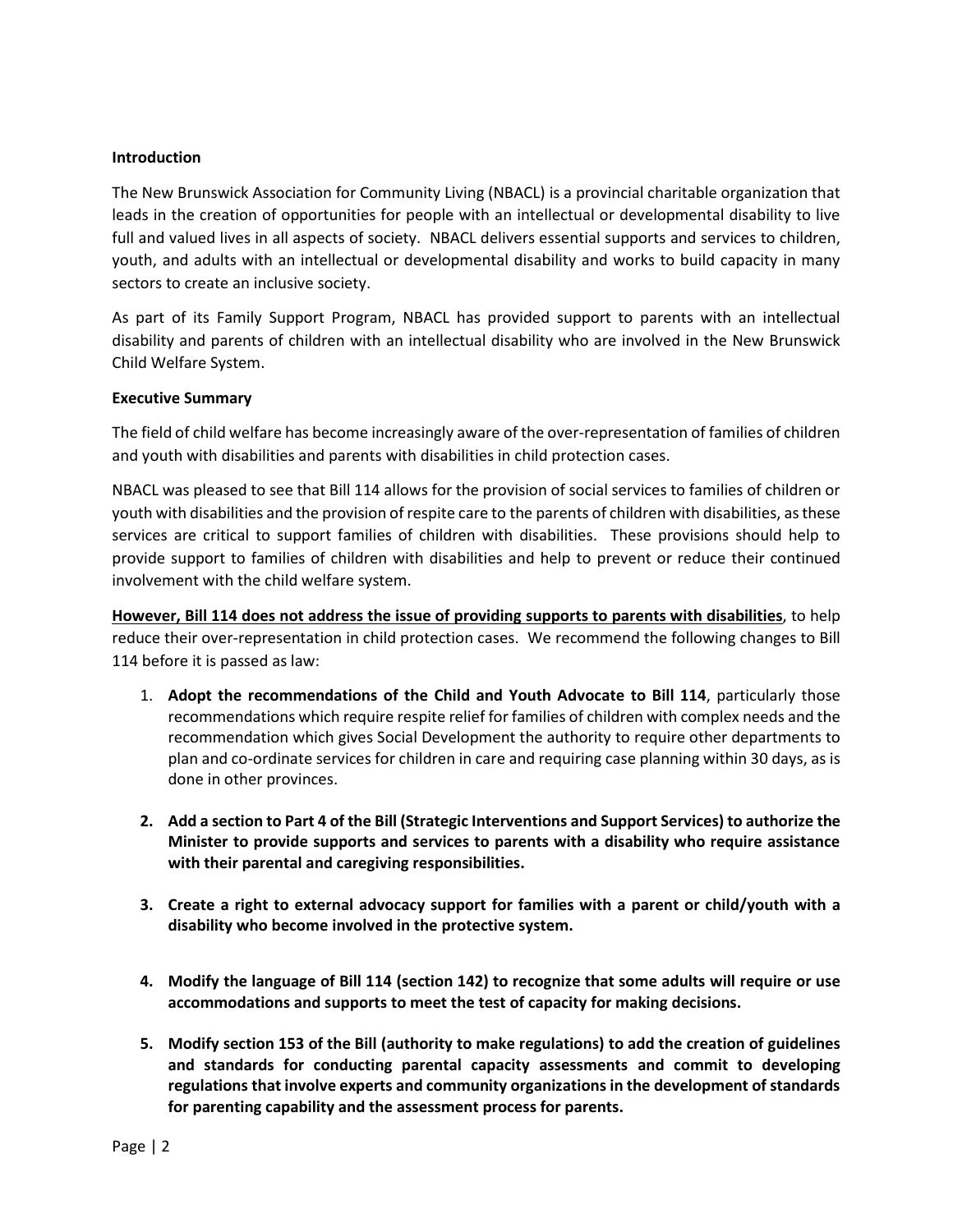**6. Modify section 74 to ensure that youth with a disability who may require additional assistance are adequately supported in transitions out of care.** 

# **Background: Over-Representation of Parents and Children with Disabilities in the Child Welfare System**

The field of child welfare has become increasingly aware of the over-representation of families of children with disabilities and parents with disabilities in child protection cases.

## Parents of Children with Disabilities

Families of children and youth with disabilities often face additional needs, including challenging behaviour, advanced educational and social support needs, and the need for family support and respite care. Sometimes, when these supports are not readily provided, these families, through no fault of their own, find themselves in crisis situations involving Protective Services.

Children with disabilities are over-represented in provincial/territorial child welfare systems in Canada. For example, in 2011, 17 percent of children in the Manitoba child welfare system were children with Fetal Alcohol Spectrum Disorder (FASD) and in Ontario, 68 percent of children in the child welfare system were considered to be "special needs". Furthermore, a greater proportion of child welfare investigations in which an intellectual/developmental and/or physical disability are noted by the investigating worker remain open for ongoing child welfare services at the conclusion of the initial investigation (39% vs. 25% in 2008). $^{\text{ii}}$ 

In the past, some families in New Brunswick have felt compelled to give up their children to child custody arrangements (or other protective measures) as a result of lack of external support and have been advised by social workers that this is the best option. This phenomenon is not unique to New Brunswick. For example, Ontario has also reported 'spikes" iii n the number of parents seeking to place their children with severe disabilities into care because they couldn't obtain the necessary supports to care for their children at home.

## Parents with Disabilities

There is also growing research on the over-representation of parents with disabilities in child protection cases.

In the United States, nearly one-fifth of children who are removed from their parents are removed at least partially because of their caregiver's disability<sup>iv</sup>.

In Canada, research has shown that parents with an intellectual or developmental disability face a disproportionately high chance of being involved with Child Protective Services (CPS). Once referred, the chance that the intervention will result in further action such as a guardianship application or the child being placed out-of-home is much higher among parents with an intellectual disability than it is among the general population.<sup>v</sup> Based on research concerning the attitudes of persons involved in the child protection system, it seems that stereotypes and mistaken assumptions cause officials to equate the existence of an intellectual disability with idea that these parents are not able to care for their children.<sup>vi</sup>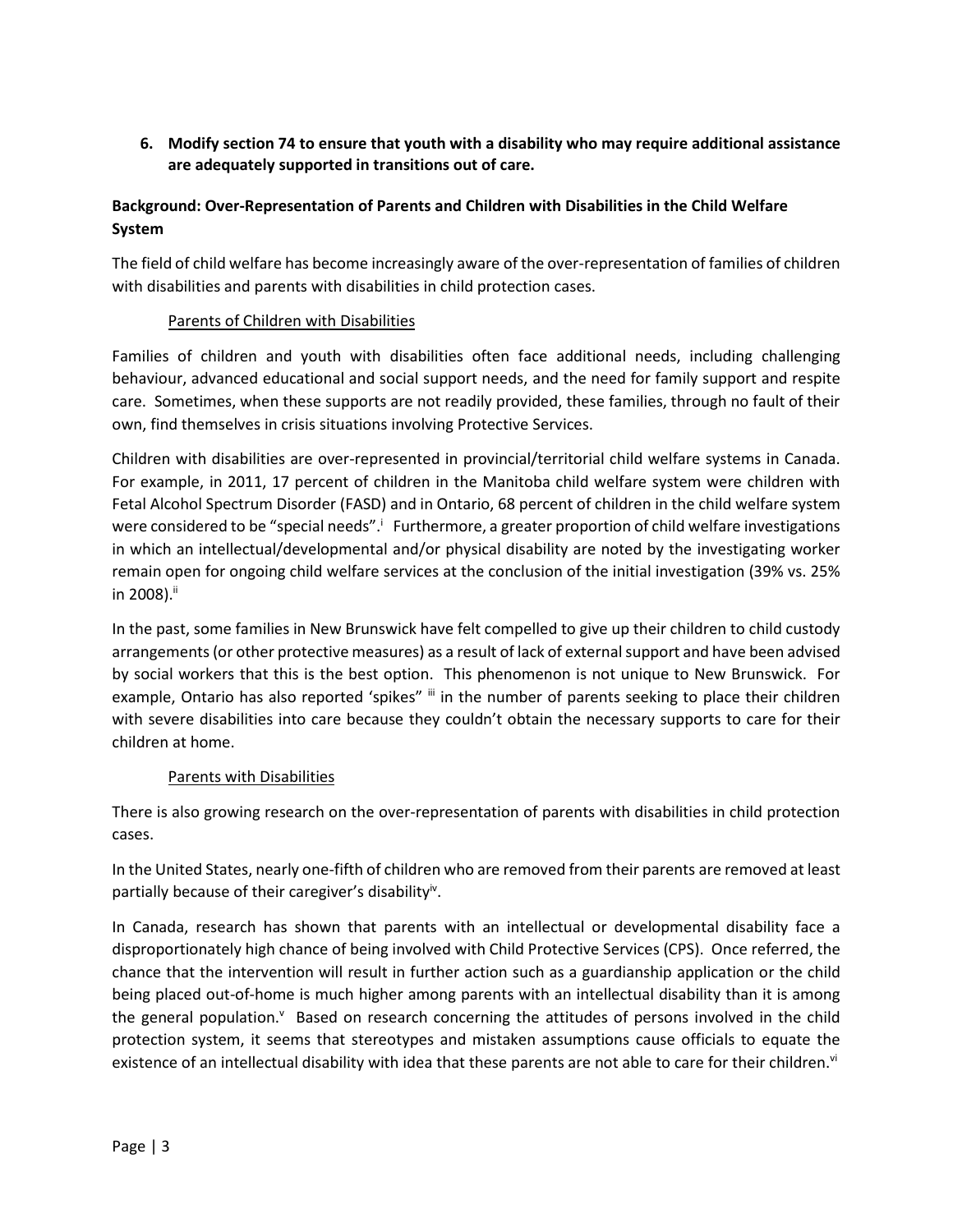The *United Nations Convention on the Rights of the Child* requires state parties, including Canada, to render appropriate assistance to parents and legal guardians in the performance of their child rearing responsibilities and to ensure the development of services for the care of children.<sup>vii</sup> In addition, the *United Nations Convention on the Rights of Persons with Disabilities*, which Canada ratified in 2010, requires that state parties "render appropriate assistance to persons with disabilities in the performance of their child rearing responsibilities."viii The types of assistance rendered should include supports and services that enable families dealing with disabilities to stay together wherever possible.

#### **Recommendations to Improve the Proposed Child and Youth Well-Being Act (Bill 114)**

The proposed *Child and Youth Well Being Act* (Bill 114) will replace the *Family Services Act* as the law governing child protective services if it is passed by the New Brunswick legislature.

NBACL was pleased to see that Bill 114 addresses the rights of children with a disability by allowing for the provision of social services to families of children or youth with disabilities and the provision of respite care to the parents of children with disabilities, as these services are critical to support families of children with disabilities.

However, there are critical issues in the Bill that still need to be addressed before it is passed, most notably **the issue of providing support to parents with disabilities** whose families become involved in the child welfare system. Our recommendations to improve supports for parents with disabilities involved in the child protective process are included below:

# **1. Bill 114 Should Adopt the Child and Youth Advocate's Recommendations for Supports to Protect Children in Care**

NBACL was pleased to see that Bill 114 allows for the provision of social services to families of children or youth with disabilities and the provision of respite care to the parents of children with disabilities, as these services are critical to support families of children with disabilities.

However, NBACL believes that Bill 114 could have gone farther in protecting the rights of children, including children with a disability, who are involved with the child protective system. We support the recommendations of the Child and Youth Advocate to improve Bill 114. We would particularly like to emphasize the importance of the recommendations of the Child and Youth Advocate which will impact the rights of children with a disability. These are:

- Requiring the consideration of respite or relief care to families of children with complex needs before removing children from the home.
- Ensuring that any refusal of services by older children is automatically reviewed to ensure that the child has been fully heard and alternate ways of delivering services have been offered to the child.
- Giving the Minister of Social Development the authority to require other departments to plan and co-ordinate services for children in care and requiring case planning within 30 days, as is done in other provinces.
- Allowing for reviews to protect a child's best interests when the Minister terminates a kinship or foster placement or denies a parent access.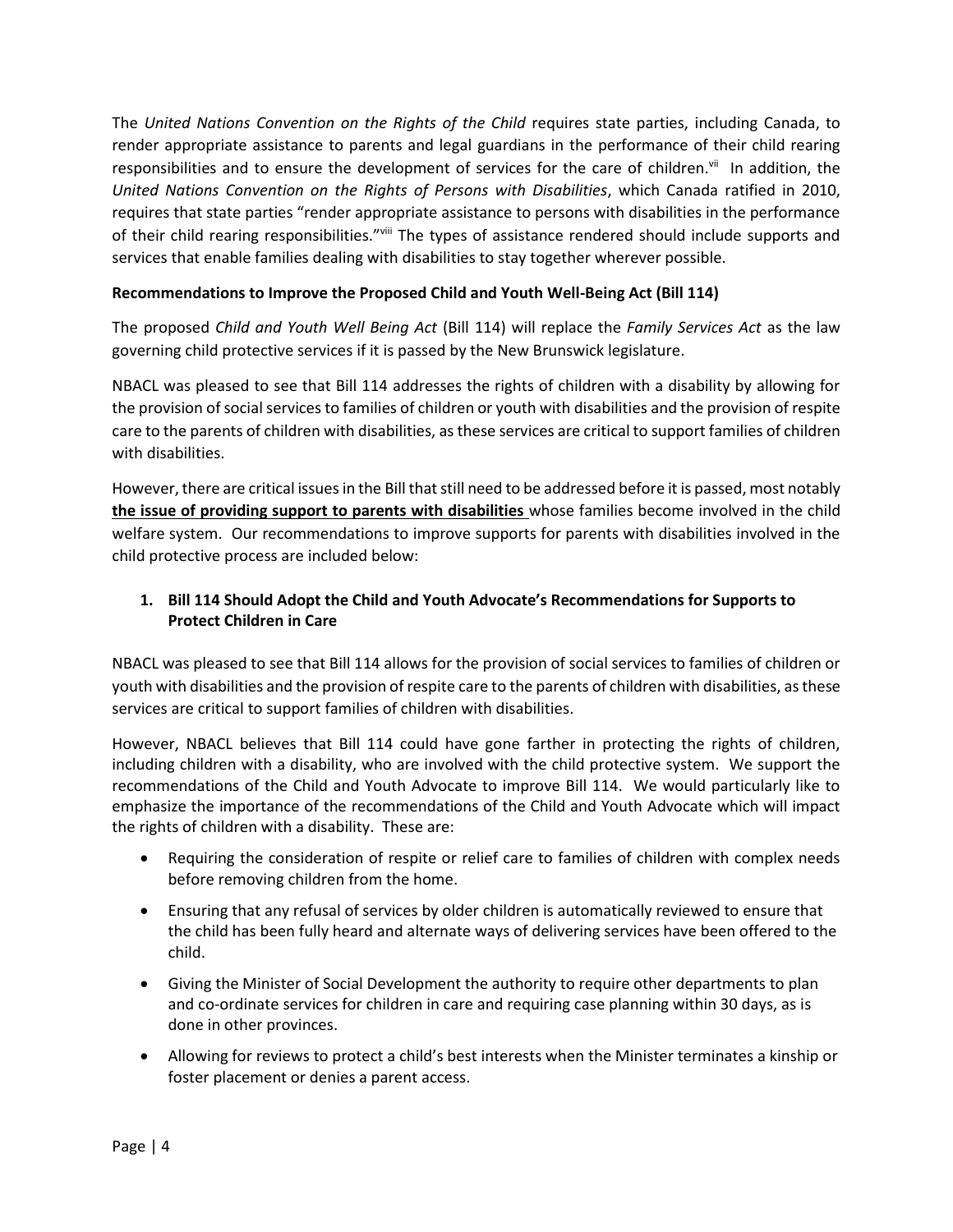• Requiring the Department of Social Development to track and report information on education, health and behavioural outcomes for children in its care.

## **2. Bill 114 should Address the Need for Support for Parents with a Disability**

Bill 114 does not address supports for parents with a disability. NBACL recommends that Part 4 of the Bill 114 (Strategic Supports and Interventions) be revised to allow for provisions of services to parents and primary caretakers with a disability, in the same way that the bill currently allows for provision of services to children or youth with disabilities. NBACL recommends that this revision include the following language:

## *Services for Parents and Families with Disabilities*

*The Minister may provide social services, including support and parent-centered planning services, to family members or primary care givers with a disability, to address the support needs of the family or caregivers.* 

Parent-centered planning for parents with disabilities has been found to be particularly helpful in supporting parents with a disability. This model helps parents set realistic, long-term parenting goals and enlists informal and formal supporters to help parents to achieve these goals.<sup>Ix</sup> This type of support should be provided to all parents and caregivers with disabilities who require it under Bill 114 in order to keep families together in instances where parents and caregivers indicate a dedicated commitment to their children and simply need support. The addition of the language above will enable the Department of Social Development to provide these services where required.

From a program perspective, research on best practices for parents with an intellectual or developmental disability has found that parent-centered planning, education programs, and parenting support groups are effective in supporting individuals with an intellectual or developmental disability. Recommendations on the programs that could be delivered under this legislative authority can be found in NBACL's Brief on Review of the Family Services Act in New Brunswick Focusing on Child and Youth Welfare a[t https://nbacl.nb.ca/wp-content/uploads/2020/02/Brief-on-Review-of-the-Family-Services-](https://nbacl.nb.ca/wp-content/uploads/2020/02/Brief-on-Review-of-the-Family-Services-Act-in-New-Brunswick-Relating-to-Child-and-Youth-Welfare-Feb.-2020.pdf)[Act-in-New-Brunswick-Relating-to-Child-and-Youth-Welfare-Feb.-2020.pdf.](https://nbacl.nb.ca/wp-content/uploads/2020/02/Brief-on-Review-of-the-Family-Services-Act-in-New-Brunswick-Relating-to-Child-and-Youth-Welfare-Feb.-2020.pdf)

## Family Success Story

Recently, NBACL was actively involved with Social Development in a child welfare case in which one parent had an intellectual/developmental disability and the two children also had developmental disabilities which required increased health care.

In July 2020, the two children (ages 7 and 2) were removed from the home and taken into protective care due to insufficient care and neglect.

The transition into care was difficult and the parents tried to maintain a relationship by visiting frequently with the children. Months later, the children were transferred into the care of a grandparent who returned the girls to their previous school and a resource teacher at the school sought out NBACL's assistance for the family in dealing with the issue.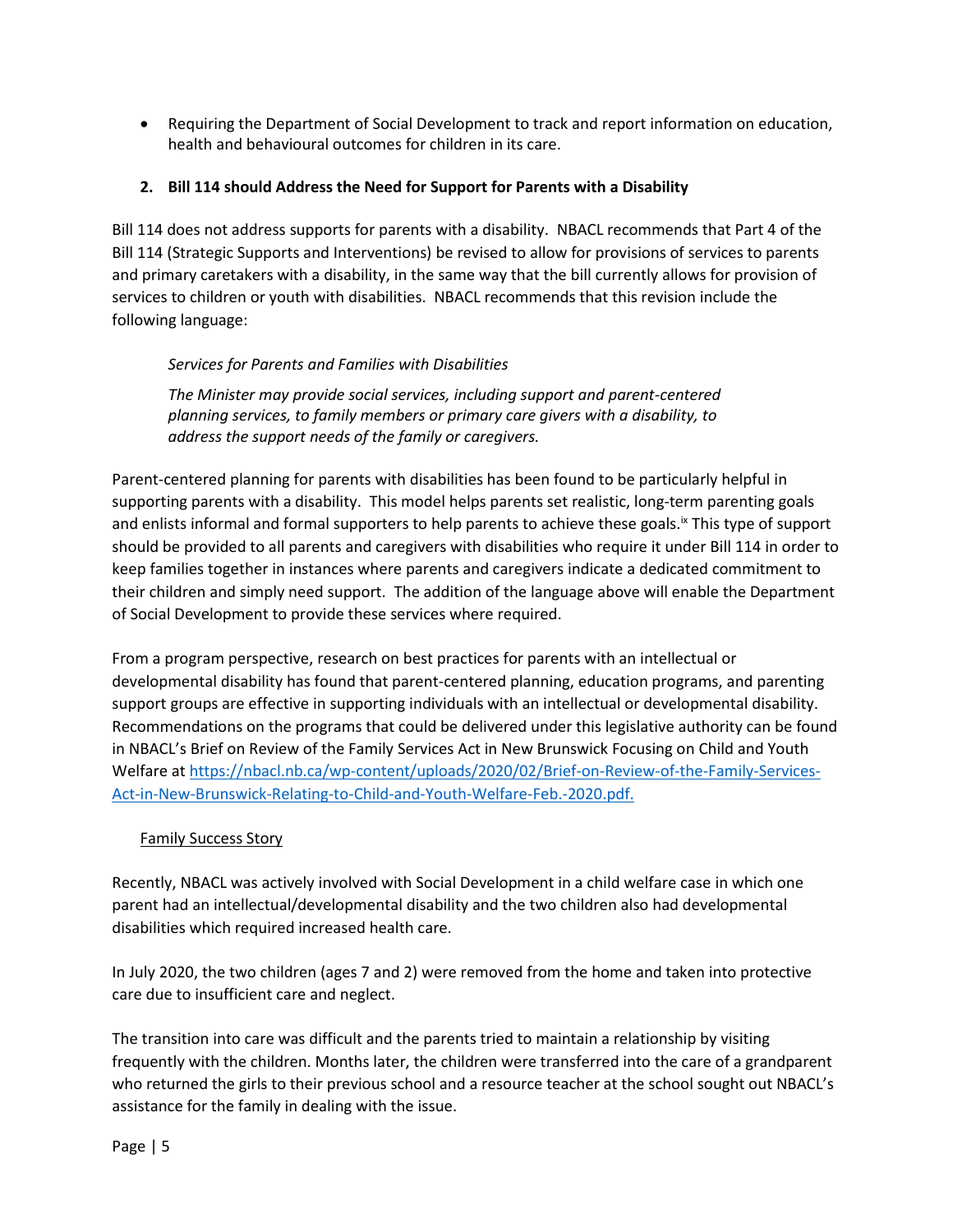*"When the girls first got taken away from us by Child Protection, I thought I was in the wrong and thought I was the worst mom ever. Child Protection had me thinking that we were bad parents and couldn't meet the girls' needs, and that they were better off without us," said the girl's mother. "Then after speaking with my daughter's school, health professionals, and the IWK I realized we were not in the wrong, so that's when I decided to ... fight for the girls."*

Two members of NBACL advocated to child protection on behalf of the family, ensuring their need to be reunited was heard.

Once the children were returned home in October 2021, an NBACL Family Support Facilitator continued working with and providing supports to the family. The NBACL facilitator and the family remain in touch most weekdays and the NBACL facilitator provides a range of necessary supports from issues with the family's apartment to school closures and online learning.

Though the impact of the separation is still evident in the girls, the family is ultimately receiving the support they need and will remain intact because of it. The girls appear to be well taken care of and are able to remain with their parents, while their parents receive the supports they need to fulfill their parenting roles.

# **3. Bill 114 should Create a Right of External Advocacy Support to Families with a Disability in Navigating the Protective Care Process**

The protective care process is not a simple or easy process to understand. Families undergoing the process are often subject to a bewildering array of requests and requirements during a very stressful time. There is no support in place for families undergoing the protective care process prior to the critical point where the family faces a court proceeding on custody.

NBACL believes that Bill 114 should include a right and source of funding for independent advocates to support families in the protective care system when a parent or child in the family has or is considered to have an intellectual or developmental disability. Advocates should be made available throughout the entire Child Protective Services process. This includes support in understanding the process and interacting with Child Protective Services during family visits and investigations.

Advocates should be trained to communicate effectively with persons with an intellectual or developmental disability and should be prepared to assume the following roles:

- 1. Helping parents voice their views and ensuring that they are properly considered;
- 2. Helping parents understand information related to child and youth protection interventions;
- 3. Recording and keeping track of information discussed during any meeting with Child Protective Services, case conferences, settlement conferences, or any court proceeding where a lawyer is not present and explaining it to the person they are supporting; and
- 4. Explaining the roles of everyone involved to the individual being supported in the Child Protective Services Process.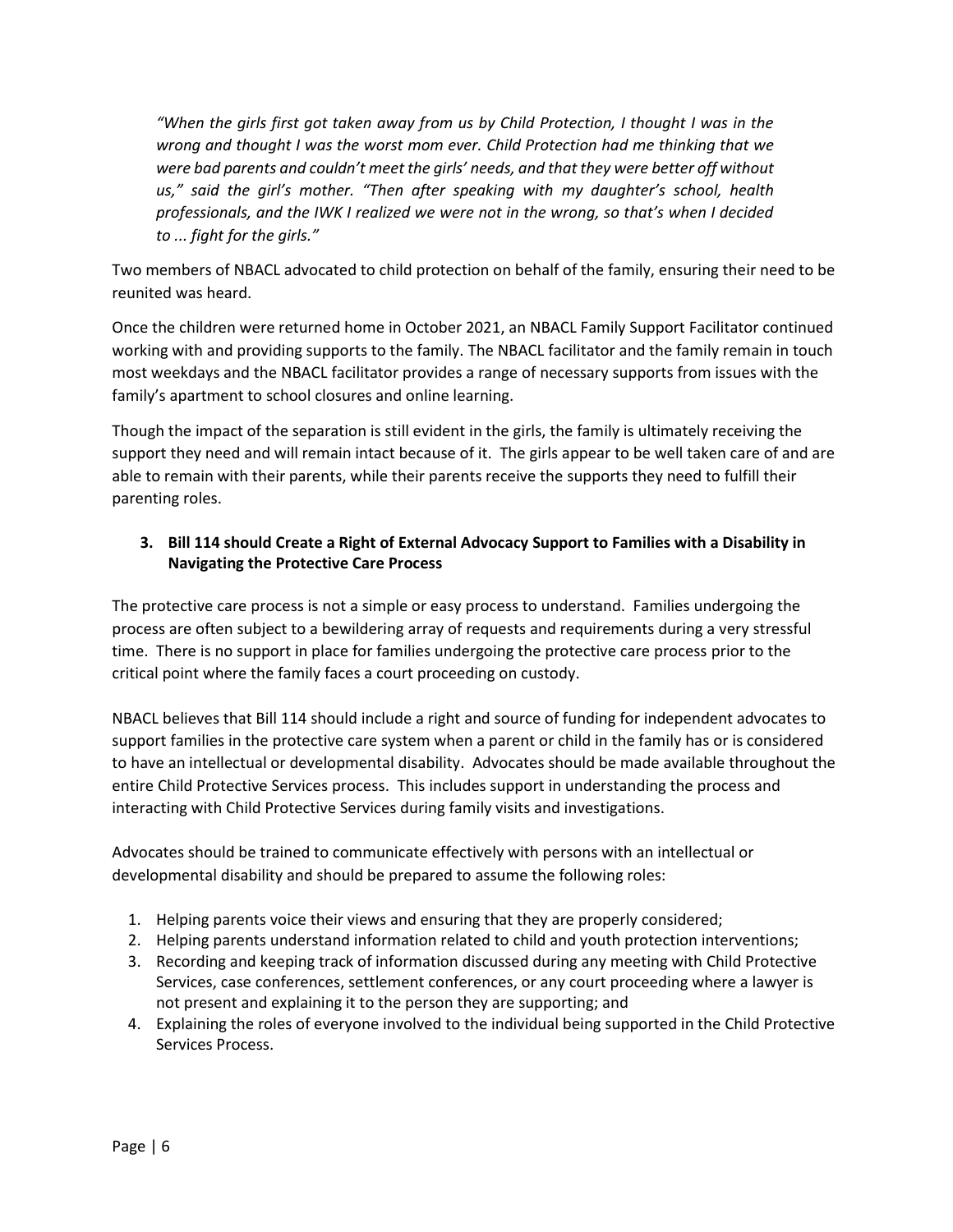## **4. Address issues of Legal Capacity and Parenting Capability**

# **4.1 Bill 114 should Adopt Statutory Language that Recognizes that Some People Require Accommodations and Support to Have Capacity to Make Decisions**

The issue of legal capacity has been a subject undergoing review in multiple provinces in recent years with more openness on the parts of provinces and territories to allow for supports to individuals to make autonomous decisions even if they do not meet the common law test of legal capacity which is the ability to understand and appreciate a decision and its foreseeable consequences.

The language of Bill 114, as proposed, provides that an individual is only considered capable if they are "able to understand the information that is relevant to making the decision and able to appreciate the reasonably foreseeable consequences of the decision or lack of decision." x

The adoption of this language in the *Act* will prevent an individual who may use supported decisionmaking practices from being considered "capable" for the purpose of Child Protective Services. New legislation on adult decision-making is under development and government is considering avenues for "supported decision-making" to facilitate greater access to decision-making supports to meet the legal test for capacity.

NBACL recommends that the definition of capacity in the *Act* be altered so that it will recognize that some people make decisions with accommodations and support. We recommend the following subsection (2) be added to section 142:

*A person's capacity to make decisions may include or involve accommodations or supports as required*

# **4.2 The Regulations to Bill 114 should Outline Assessment Criteria for Parenting Capability and Guidelines to Assess Parents.**

NBACL recommends that, following the passage of Bill 114, the Department initiate a joint government and community committee to develop a set of criteria against which psychologists conducting capacity assessments should assess parenting ability. These criteria and guidelines for assessment should be included in the regulations to Bill 114.

## Standard Definition of Good Parenting

The measurement of good parenting should be based on competencies in the areas of: basic care, security, routine, stimulation, and education.<sup>xi</sup> Experts in the filed should be consulted in determining a fair standard that continues to reflect the goal of protecting the best interest of the child. Dr. Marjorie Aunos, Director of Professional Services at the West Montreal Re-adaptation Center, is an expert on best practices for conducting parental capacity assessments where the parent has an intellectual or developmental disability, and may be a valuable asset to contact with respect to this initiative.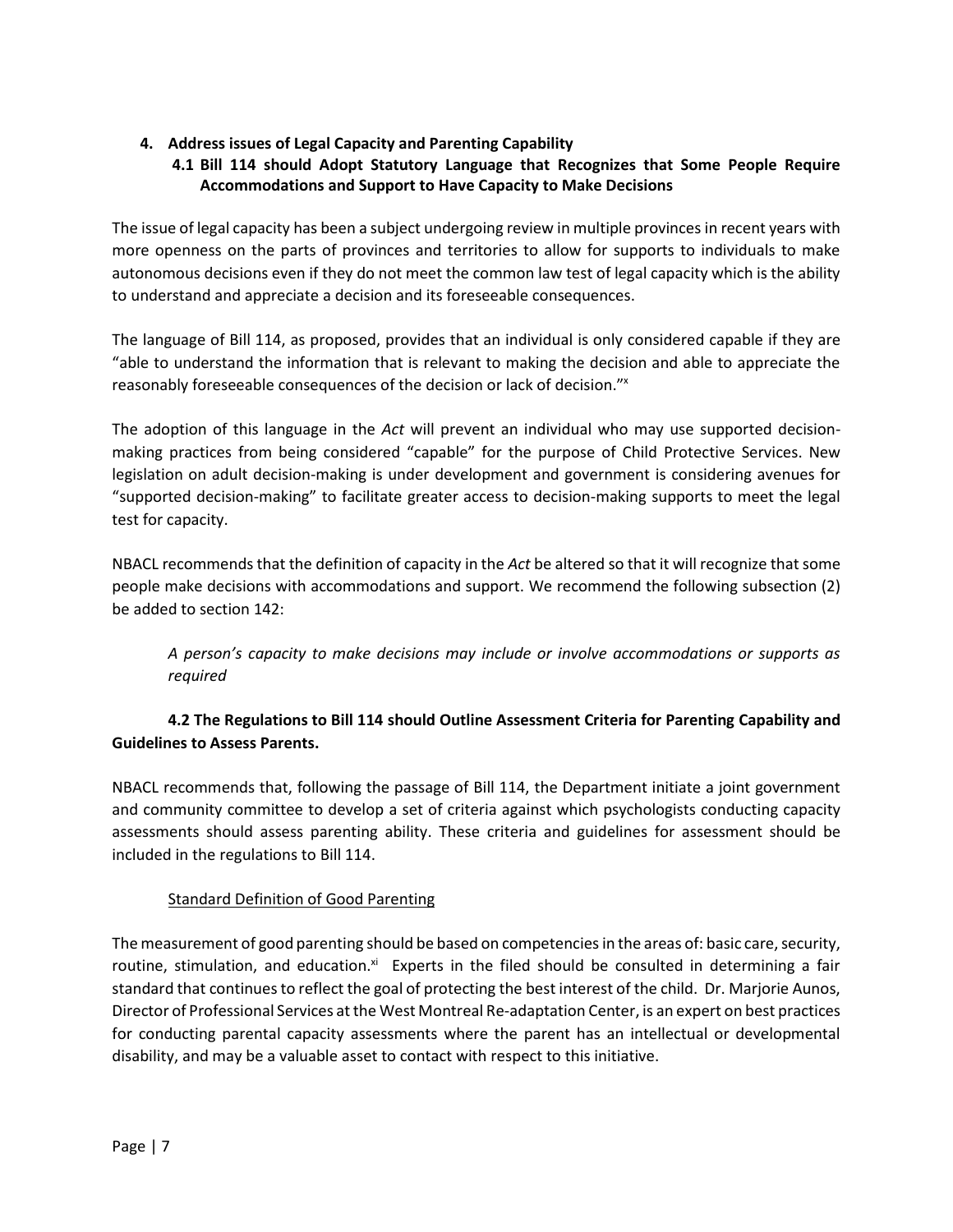#### Guidelines for Conducting Capacity Assessments

NBACL recommends that regulation-making authority in Bill 114 include the development of guidelines and standards for conducting parental capacity assessments. Following the passage of Bill 114, we recommend that the government create a set of guidelines for psychologists conducting capacity assessments that embody the philosophy of "parenting with support.<sup>xii</sup> The guidelines should be designed to ensure that capacity assessments are geared towards determining the supports necessary for the parent to achieve a pre-determined standard of good parenting which is based on competencies rather than inherent characteristics.

In line with best practices, the guidelines should ensure that psychologists conduct assessments that: 1) involve direct in-home observation; 2) chose tools that have often been used with an intellectual disability where possible, 3) examine the support role of extended family and support workers and assess ability to parent in that context, 4) identify parenting strengths and areas for improvement as well as possible supports, 5) identify environmental or health stressors that may be influencing the parent's ability or desire to learn effectively, and 6) provide only the results of the assessment and not a determination or opinion that the person in question is able to parent.

## **5. Address the Issue for Transition out of Care for Youth with a Disability**

## **5.1 Bill 114 should Ensure that Youth with a Disability are Adequately Supported in Transitions out of Care**

Some youth, including those with an intellectual or developmental disability, will require assistance with the transition planning process. Such assistance should be identified as a legislative requirement. NBACL recommends that a new subsection be added under (Plan to Transition out of Care) section 74 to ensure that youth with a disability who may require additional supports in their transition out of care are adequately supported in the establishment and implementation of transition plans. NBACL recommends that the addition include the following:

#### *Plan to Transition out of Care*

*74(3) The Minister may provide additional support or assistance to youth with a disability to be fully engaged in planning for transition out of the care of the Minister.*

#### **Conclusion**

Research has overwhelmingly shown that families of children with a disability and parents who have disabilities are over-represented in child protection cases, both in Canada and throughout the world.

The recommendations included in this brief will help to provide additional supports to families of children or youth with a disability and families where parents have a disability so that these families are supported in the ways they should be to provide a loving and supportive home environment to their children.